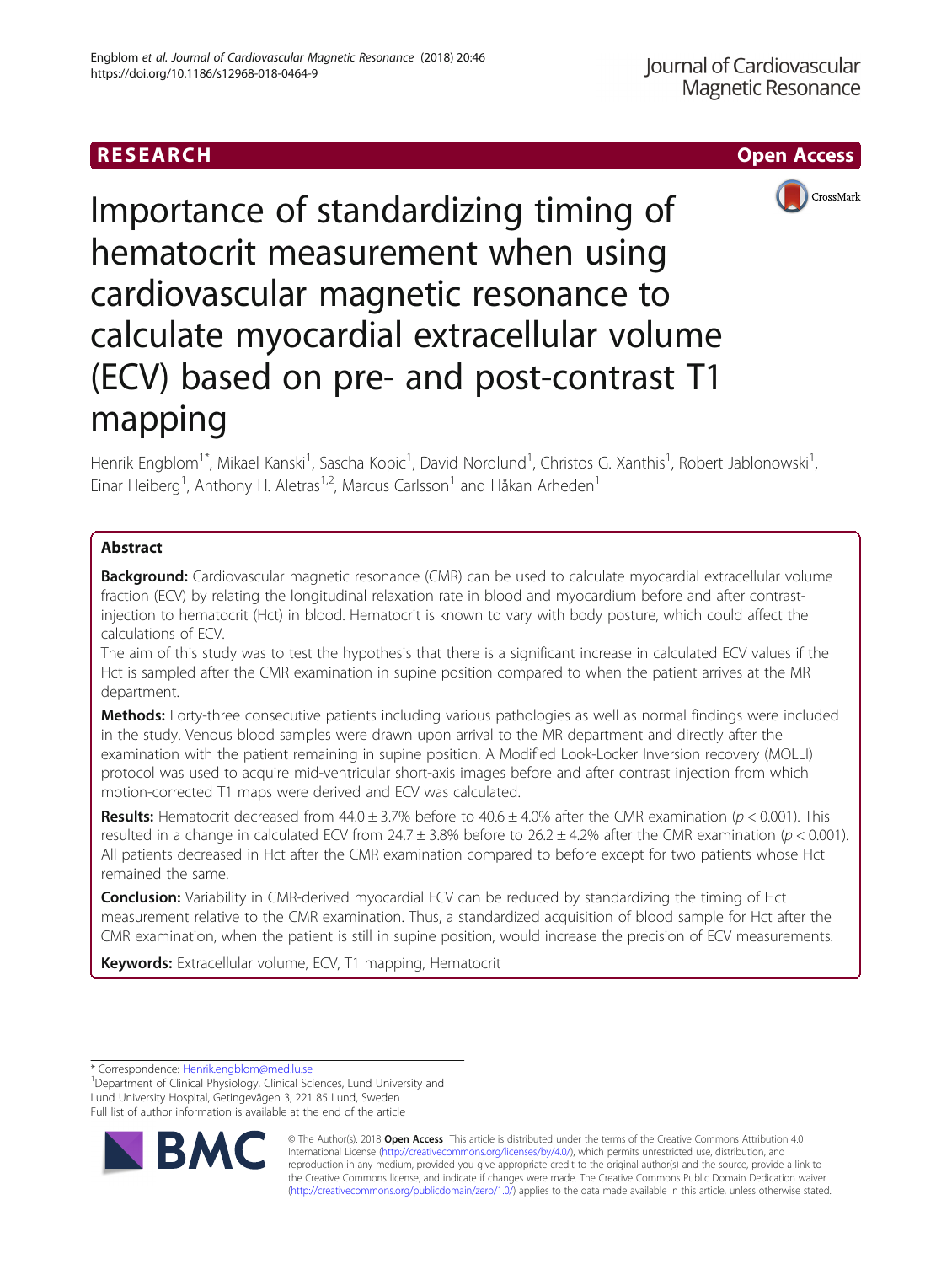# <span id="page-1-0"></span>Background

Cardiovascular magnetic resonance (CMR) has evolved as the imaging reference standard for diagnosis of a variety of myocardial pathologies due to the versatility with which myocardial tissue can be characterized. For diffuse pathology such as diffuse fibrosis, inflammation, edema or myocardial storage disease, parametric mapping techniques such as T1-, T2- and T2\* mapping of the myocardium have shown great potential. T1-mapping can also be used to assess myocardial extracellular volume fraction (ECV). The use of T1 mapping for calculating myocardial ECV in vivo in an experimental setting was first shown by Arheden et al.  $[1, 2]$  $[1, 2]$  $[1, 2]$  $[1, 2]$  by generating T1 maps of myocardium and blood before and after contrast injection and applying the following equation:

# Myocardial ECV

$$
= (1-Hct)\frac{1/Myocardial T1_{post~contrast} - 1/Myocardial T1_{pre~contrast}}{1/Blood T1_{post~contrast} - 1/Blood T1_{pre~contrast}}
$$
\n(1)

Thus, the calculated ECV is directly proportional to the 1-hematocrit (Hct) of the blood, which is defined as the volumetric percentage of red blood cells in whole blood. A change in Hct would therefore change ECV as derived from Eq. [1]. The first clinical implementation of CMR-derived myocardial ECV was recently described by Ugander et al. [\[3](#page-5-0)].

It has previously been shown that there is a significant postural-dependent change in Hct levels [\[4](#page-5-0), [5](#page-5-0)]. In the clinical context this phenomenon is known as postural pseudoanemia, as interstitial fluid from the lower extremities re-enters the blood pool when transitioning from standing to supine position, thereby lowering the Hct and consequently increasing the calculated ECV according to Eq. [1]. For example Lundvall et al. [\[5](#page-5-0)] demonstrated that changes in posture result in fluctuations of hemoglobin concentrations up to 11% (Fig. 1). Thus, Hct may change significantly depending on body position and therefore vary depending on when the blood sample is taken in relation to an examination performed with the patient in supine position. To what extent the timing of Hct measurement affects the CMR-based calculations of ECV in a clinical context is not known. The prognostic significance of ECV has been shown in patients with heart failure with decreased [\[6](#page-5-0)] and preserved [[7\]](#page-5-0) ejection fraction to be superior to ejection fraction. Therefore it is probable that ECV will gain importance as an outcome variable in future clinical trials. In the design of such trials, the knowledge of the effect on confounders such as Hct variation is of importance.

Therefore, the aim of this study was to test the hypothesis that there is a significant increase in calculated



ECV value if the Hct is taken after the CMR examination in supine position compared to before the examination when the patient arrives at the MR department.

# Methods

The study was approved by the regional ethics committee and all subjects provided written informed consent. A total of 43 consecutive patients including various pathologies and normal findings (Table [1](#page-2-0)) were included during approximately 3 weeks in June 2017, thereby representing a non-selected clinical patient population. Venous blood samples were drawn from an antecubital vein both at arrival to the MR department and directly after the examination when the patient was still in supine position. The blood sampling prior to the CMR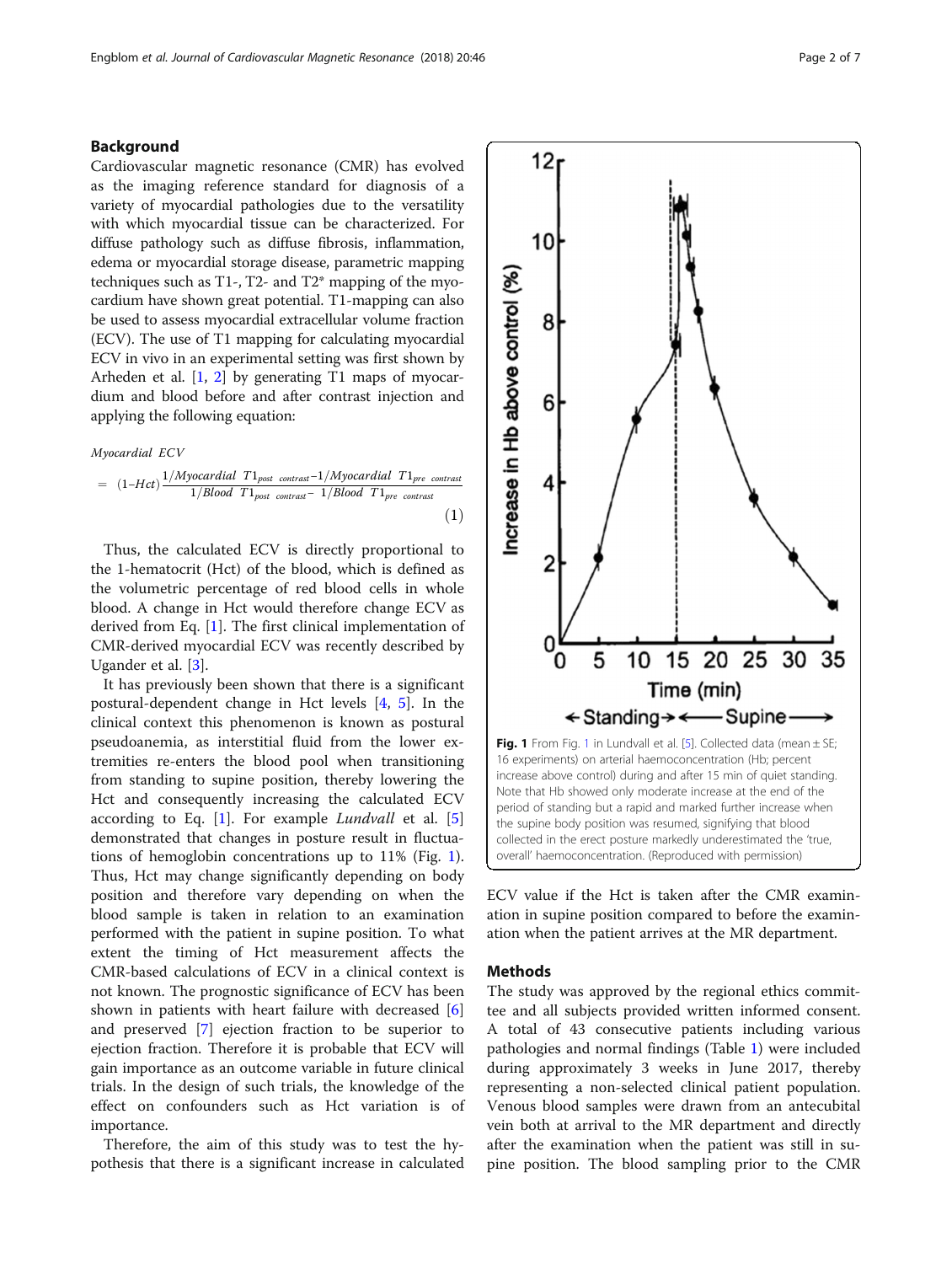# <span id="page-2-0"></span>Table 1 Patient characteristics

| Patient characteristics |     |                |     |
|-------------------------|-----|----------------|-----|
| Number of patients      |     | 43             |     |
| Gender (f/m)            | 9   | $\overline{1}$ | 34  |
| Age (years)             | 55  | $\pm$          | 15  |
| Height (cm)             | 177 | $\pm$          | 8   |
| Weight (kg)             | 86  | $\pm$          | 18  |
| $BSA$ (m <sup>2</sup> ) | 2,0 | $\pm$          | 0,2 |
| LV EDV (ml)             | 202 | $\pm$          | 81  |
| LV ESV (ml)             | 108 | $\pm$          | 70  |
| LV SV (ml)              | 94  | $\pm$          | 27  |
| EF (%)                  | 50  | $\pm$          | 12  |
| HR (bpm)                | 70  | $\pm$          | 14  |
| Diagnosis*              |     |                |     |
| Non-ischemic DCM        |     | 11             |     |
| <b>IHD</b>              |     | 7              |     |
| Myocarditis             |     | 8              |     |
| <b>HCM</b>              |     | $\overline{2}$ |     |
| ARVC                    |     | $\overline{2}$ |     |
| PAH                     |     | $\overline{2}$ |     |
| Sarcoidosis             |     | $\overline{2}$ |     |
| Non-specific            |     | 5              |     |
| No pathology            |     | $\overline{7}$ |     |

 $ARVC = arrhvthmogenic$  right ventricular cardiomyopathy,  $BSA =$  body surface area, DCM = dilated cardiomyopathy, EDV = end-diastolic volume, EF = ejection fraction, ESV = end-systolic volume, HCM = hypertrophic cardiomyopathy,  $HR =$  heart rate,  $IHD =$  ischemic heart disease,  $LV =$  left ventricular,

 $PAH =$  pulmonary arterial hypertension,  $SV =$  stroke volume \*Three patients had dual pathology

examination was not standardized, but performed according to everyday clinical routine, which means that some patients walked into the MR-department with the pre-examination blood sample taken without spending time in the waiting room, whereas other patients spent a variable amount of time sitting in the waiting room before the pre-examination blood sample was drawn. Hematocrit was measured on-site using an i-STAT blood analyzer (Chem8+ cartridge, Abbott Laboratories, Chicago, Illinois, USA).

# MR imaging and analysis

All patients underwent CMR on a MAGNETOM Aera 1.5 T scanner (Siemens Healthineers, Erlangen, Germany) using a 30-channel coil (body array and spine array). A Modified Look-Locker Inversion recovery (MOLLI) protocol based on a prototype sequence with an acquisition scheme of 5 s(3 s)3 s was used to acquire a midventricular short-axis image before injection of 0.2 mmol/kg Gd-DOTA (Dotarem, Guerbet, Roissy, France). A MOLLI protocol with an acquisition scheme adjusted for

post-contrast imaging of  $4 \text{ s}(1 \text{ s})3 \text{ s}(1 \text{ s})2 \text{ s}$  was then repeated in the same short-axis view approximately 15–20 min after contrast injection. Motion-corrected T1 maps were derived from both the pre- and post-contrast MOLLI images. For all patients, cine balanced steady-state free precession (bSSFP) images as well as late gadolinium enhancement (LGE) were acquired in short-axis (covering the entire left ventricle) and in the standard 2-, 3-, and 4-chamber long-axis views. No patients were given fluids during the MR examination.

All images were analyzed using the software Segment, version 2.0 R5453 (<http://segment.heiberg.se>) [\[8](#page-5-0)]. T1 measurements were performed by drawing a region of interest in LGE-negative myocardium as well in the blood pool in both pre- and post-contrast T1 maps (Fig. [2\)](#page-3-0). T1-values were used to calculate myocardial ECV according to Eq. [\[1](#page-1-0)], both with the Hct sampled before and after the examination. LGE images were used to detect regional myocardial injury to be avoided for the region of interests drawn in the T1 maps. Cine bSSFP short-axis images were used to quantify left ventricular function and planimetric volumes.

# **Statistics**

Statistical analysis was performed using GraphPad Prism (v7.01, GraphPad Software, La Jolla, California, USA). Values are provided as mean  $\pm$  SD. To test for differences in Hct and ECV before and after the examination, a two-tailed paired parametric t-test was applied after excluding deviation from normal distribution with a D'Agostino-Pearson test. An unpaired t-test was applied to test for difference in the degree of change in Hct and ECV between sexes. An ANOVA test was applied to test for difference in the degree of change in Hct and ECV between pathology subgroups and a Pearson's correlation coefficient was used to assess the correlation between age, body weight, BSA and the degree of change in Hct and ECV. A  $p$  value of  $< 0.05$  was considered to indicate statistical significance.

# Results

Patient characteristics including pathologies are shown in Table 1. Data were excluded for one patient, who presented with cold autoimmune hemolytic anemia, therefore a reliable Hct reading could not be ensured.

The average Hct before CMR examination was  $44.0 \pm$ 3.7%. After the CMR examination hematocrit decreased to  $40.6 \pm 4.0\%$  ( $p < 0.001$ ; Fig. [3a\)](#page-3-0). The average scan time for the full CMR protocol, which corresponds to the minimal interval between drawing of the pre- and post-examination blood samples, was  $52 \pm 16$  min (range 32–113 min). The sampled Hct values translated into an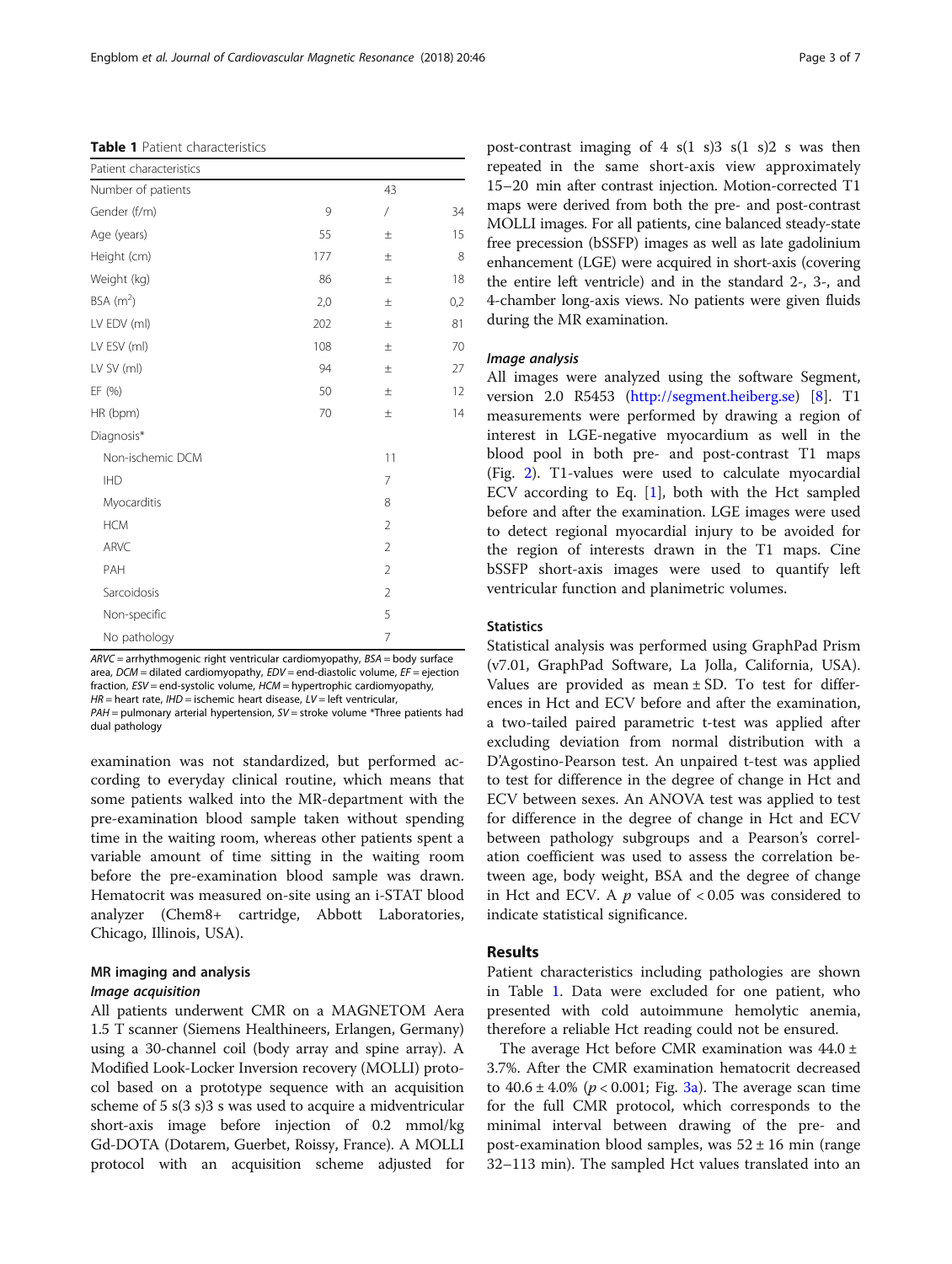<span id="page-3-0"></span>

average calculated ECV of  $24.7 \pm 3.8\%$  (before) and  $26.2 \pm 4.2\%$  (after), respectively ( $p < 0.001$ ; Fig. 3). No differences in the degree of change in Hct or resulting ECV was seen between sexes or individual pathologies (data not shown). Furthermore, no correlations between age, body weight or BSA or type of pathology and the

degree of change in hematocrit or resulting ECV between both sampling time-points could be identified (data not shown). Note that all patients decreased in Hct after the CMR examination compared to before except for two patients where Hct remained the same (Fig. 3b).



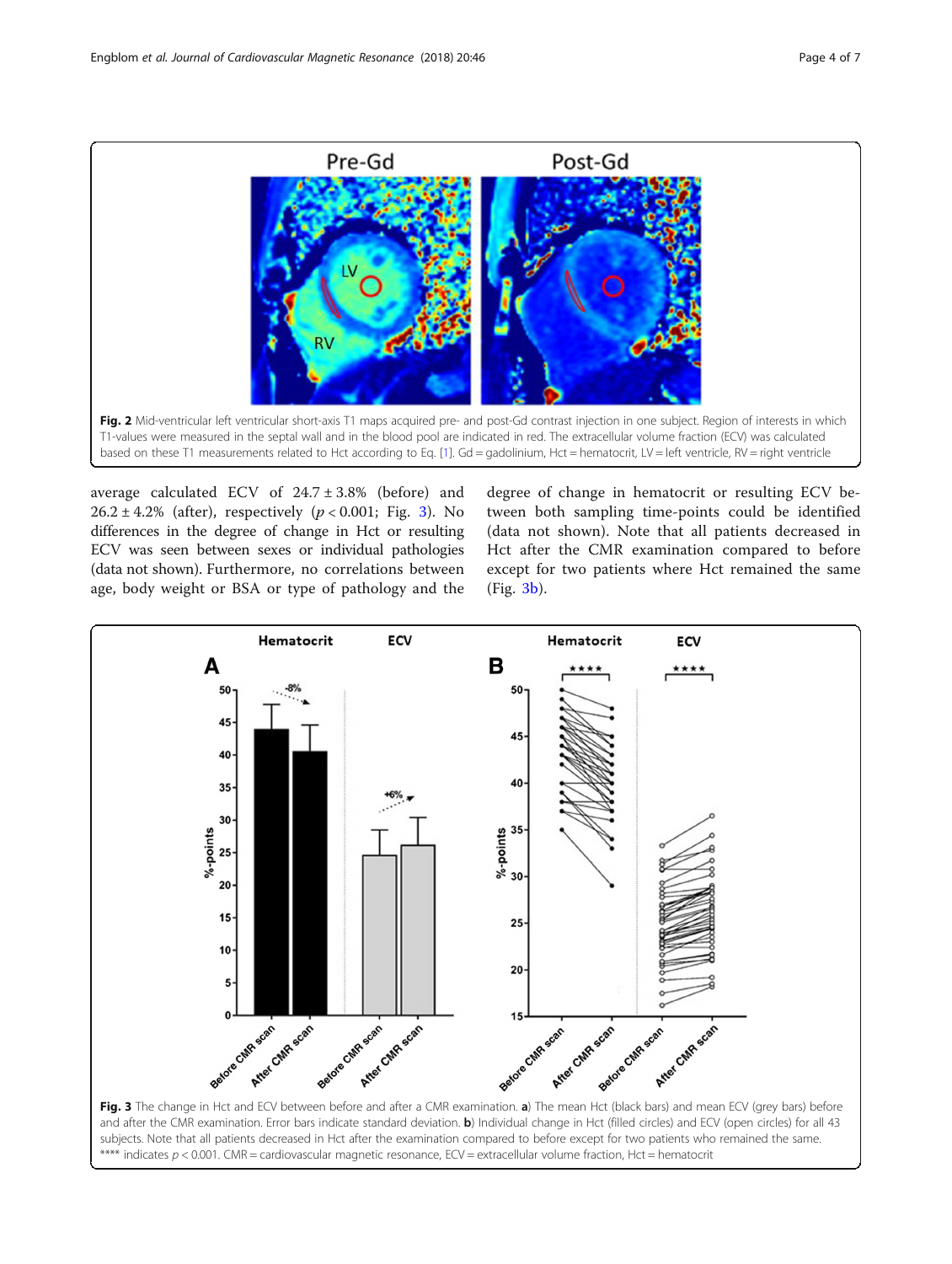The extra time the patient spent on the scanner table due to blood sampling after the CMR examination was approximately 2 min.

# **Discussion**

This study shows the importance of standardizing the timing at which Hct is sampled in relation to the CMR examination during which T1 maps for ECV calculation are acquired. To decrease variability in ECV related to variation in Hct measurements, blood should preferably be sampled after the CMR examination when the patient is still in supine position. If the blood sample must be taken before the CMR examination, the patient should be in supine position at least for 25 min before the blood is drawn based on results from Lundvall et al. [[5](#page-5-0)].

# Change in Hct due to change in posture

Hematocrit changed by 8% when comparing blood samples drawn before (arriving at the MR department) and after CMR examination (still in supine position). This change in Hct due to change in body posture is somewhat smaller compared to what Jacob et al. [[4\]](#page-5-0) showed in healthy subjects where a change of 11.0% was observed comparing supine position to 30 min of standing. The reason for the smaller change observed in the present study could partly be explained by the fact that the study by design was executed in a non-controlled clinical setting to reflect the Hct changes observed in this context. Thus, the present study included both patients entering the MR-department by foot and having the pre-examination blood sample taken without spending time in the waiting room, whereas other patients spent a variable amount of time sitting in the waiting room before the pre-examination blood sample was drawn. Therefore, the pre-examination conditions were less controlled than for the subjects in the study by Jacob et al. [\[4\]](#page-5-0). Lundvall et al. showed an even greater change in Hct (12.4%) between supine position and standing when posture change was studied under even more controlled circumstances using a tilt table in healthy subjects to minimize the influence of the muscle pump in the lower limbs on the amount of extracellular fluid [\[5\]](#page-5-0). Furthermore, Lundvall et al. [\[5](#page-5-0)] showed that plasma volume and thereby the Hct returns to baseline levels after approximately 20–25 min in supine position after the subjects had been tilted to an upright position (85°) for 15 min. Thus, patients who have undergone a CMR examination (usually  $> 25$  min) in supine position are most likely in steady state with regard to plasma volume related to body posture changes. Current recommendation from Society for Cardiovascular Magnetic Resonance and European Association of Cardiovascular Imaging (SCMR/EACVI) [[9\]](#page-5-0) state that for ECV calculations with T1 mapping, Hct should be taken immediately before the CMR scan or, if that is not possible, within 24 h of the CMR scan. Based on the findings in the present study, these recommendations might need to be changed in the next revision of these guidelines, recommending blood sampling in supine position at the end of the examination. The short extra time (approximately 2 min) that the patient needs to spend on the scanner table to have Hct taken in supine position after the CMR examination is not believed to significantly affect the throughput of patients since the patient already has an intravenous access for contrast agent administration.

# Factors affecting variability in calculation of ECV

The present study shows that CMR-derived ECV changes by 6.3% (range 0–14.6%) when Hct is taken before instead of after the CMR examination. Previous studies have shown little variation in CMR-derived ECV when considering intra-study variability. It has been shown that ECV values are stable over a wide range of time after contrast injection for the post-contrast T1 measurements [\[10](#page-5-0), [11](#page-5-0)]. Furthermore, Kawel et al. have shown that CMR-derived ECV is similar between 1.5 T and 3 T, with small but systematic differences between different locations in the left ventricular myocardium and depending on when during the cardiac cycle images are acquired [\[12](#page-6-0)].

# The use of CMR-derived ECV as a biomarker for therapeutic efficacy

There are currently several ongoing clinical trials using CMR-derived myocardial ECV for assessment of therapeutic efficacy or for describing the evolution of myocardial disease over time. The change in CMR-derived ECV (6.3%) related to Hct being taken before or after the CMR examination found in the present study is similar to the differences found between normal controls and patients with heart failure (7.4%) [\[13](#page-6-0)] or tetralogy of Fallot (8.0%) [\[14](#page-6-0)]. Thus, it is important to ensure standardized sampling of blood for Hct assessment used to derive ECV to be used as an outcome measure in clinical trials. If a study design results in a systematic difference in body posture in the different treatment arms or disease states when blood is sampled there is a risk for both type I and type II errors. Examples of possible situations that could introduce a bias would be if patients are transported in bed to the CMR examination in the treatment group whereas the controls are not, resulting in differences in plasma volume related to different body posture. Alternatively, the treatment group may already have taken their blood samples for other purposes before the CMR examination whereas patients in the control group may not. This bias can be avoided if Hct is always taken after the CMR examination when the patient or study subject remains in the supine position.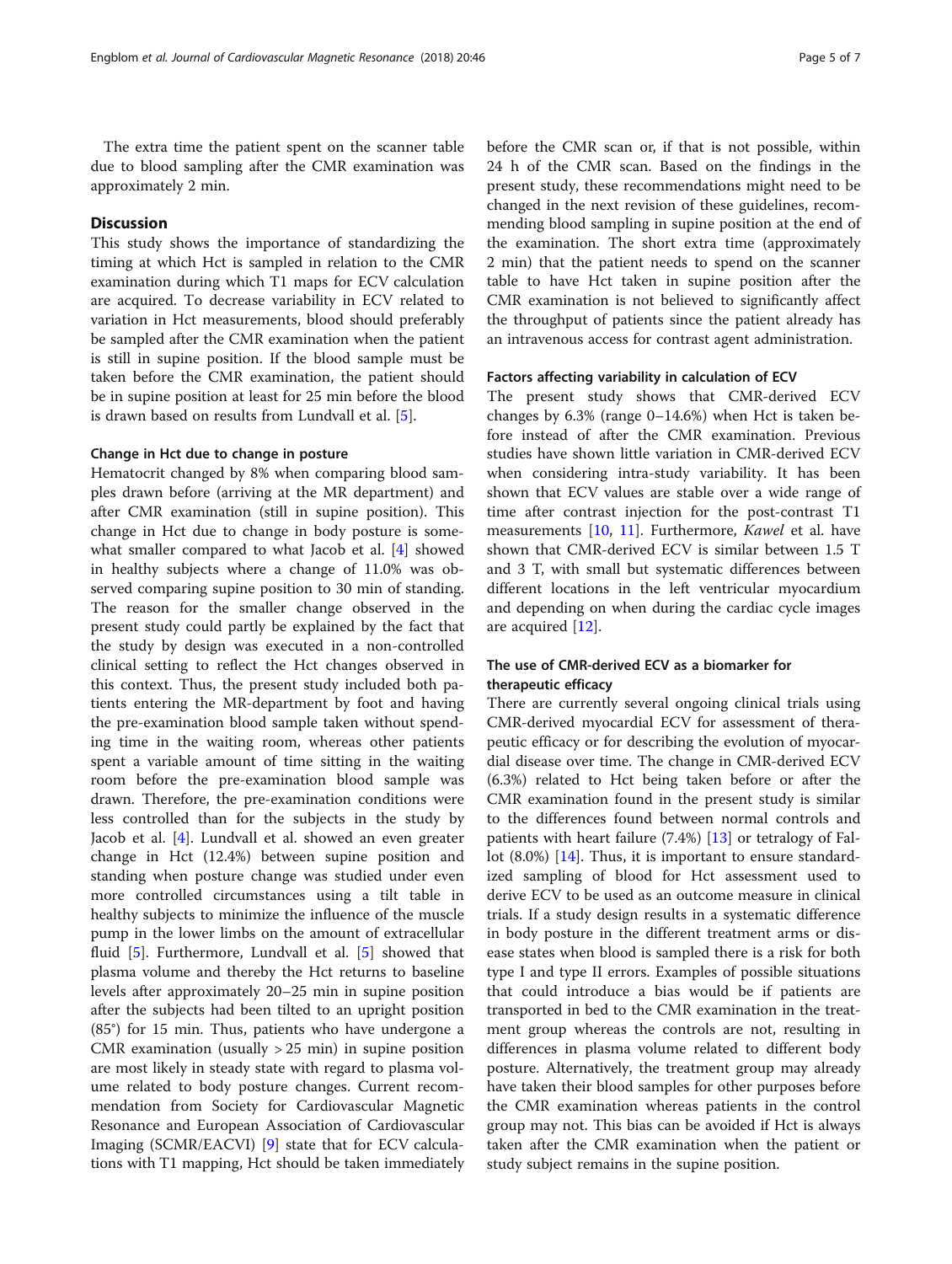<span id="page-5-0"></span>Another way to avoid this bias would be if ECV calculations could be performed without the need for blood sampling. It has recently been proposed that T1 mapping can be used to determine a synthetic Hct derived from the longitudinal relaxation rate of blood [\[15](#page-6-0), [16](#page-6-0)]. Even though they showed a significant correlation  $(r^2 = 0.51)$  between longitudinal relaxation rate of the blood and Hct measured from venous blood, there may be significant difference in actual ECV and synthetic ECV for individual patients, specifically pediatric patients and young adults [\[17](#page-6-0)], affecting the ability to detect relatively small differences in ECV between normal and diffuse disease or treated vs non-treated subjects.

# Conclusions

This study shows that the variability in myocardial ECV calculations by CMR can be reduced by standardizing the timing of Hct measurement in relation to the CMR examination. Thus, a standardized acquisition of blood sample for Hct after the CMR examination, when the patient is still in supine position, would increase the precision of ECV measurements.

### Abbreviations

bSSFP: balanced steady state free precession; CMR: Cardiovascular magnetic resonance; ECV: Extracellular volume fraction; Hb: Hemoconcentration; Hct: Hematocrit; LGE: Late gadolinium enhancement; MOLLI: Modified Look-Locker inversion recovery

#### Acknowledgements

The authors would like to acknowledge the Master Research Agreement between Skane University Hospital and Siemens Healthineers as well as the technical support provided in this context by Drs. Andreas Greiser and Kelvin Chow.

### Funding

This study was supported by Swedish Heart and Lund Foundation, Region of Scania and Lund University Medical Faculty.

# Availability of data and materials

The datasets analyzed during the current study are not publicly available due to patient integrity but anonymized datasets are available from the corresponding author on reasonable request.

### Authors' contributions

HE took part of designing and conceptualizing the study, interpreting all patient data and was a major contributor in writing the manuscript. MK took part of designing and conceptualizing the study, analyzing the CMR data and generating illustrations. SK was responsible the statistical analysis and generating illustrations. CX and AHA took part of designing the study and were responsible for setting up the CMR sequences. EH took part of designing the study and was responsible for the statistical analysis together with SK. DN and RJ took part of designing the study and helped with data collection. MC and HA took part of designing and conceptualizing the study as well as interpreting data. All authors critically drafted the manuscript and have read and approved the final version of it.

# Ethics approval and consent to participate

The study was approved by the Regional ethics committee, Lund (# 741/2004). All patients gave their written informed consent to participate in the study.

# Competing interests

Einar Heiberg is founder of the company Medviso AB, producing medical image analysis software. Håkan Arheden, Marcus Carlsson and Henrik Engblom are consultants at Imacor AB (core laboratory for MR image analysis). All other authors declare that they have no competing interests.

# Publisher's Note

Springer Nature remains neutral with regard to jurisdictional claims in published maps and institutional affiliations.

#### Author details

<sup>1</sup>Department of Clinical Physiology, Clinical Sciences, Lund University and Lund University Hospital, Getingevägen 3, 221 85 Lund, Sweden. <sup>2</sup>Laboratory of Computing, Medical Informatics and Biomedical – Imaging Technologies, School of Medicine, Aristotle University of Thessaloniki, Thessaloniki, Greece.

# Received: 6 December 2017 Accepted: 24 May 2018<br>Published online: 28 June 2018

#### References

- 1. Arheden H, Saeed M, Higgins CB, Gao DW, Bremerich J, Wyttenbach R, Dae MW, Wendland MF. Measurement of the distribution volume of gadopentetate dimeglumine at echo-planar MR imaging to quantify myocardial infarction: comparison with 99mTc-DTPA autoradiography in rats. Radiology. 1999;211:698–708.
- 2. Arheden H, Saeed M, Higgins CB, Gao DW, Ursell PC, Bremerich J, Wyttenbach R, Dae MW, Wendland MF. Reperfused rat myocardium subjected to various durations of ischemia: estimation of the distribution volume of contrast material with echo-planar MR imaging. Radiology. 2000;215:520–8.
- 3. Ugander M, Oki AJ, Hsu LY, Kellman P, Greiser A, Aletras AH, Sibley CT, Chen MY, Bandettini WP, Arai AE. Extracellular volume imaging by magnetic resonance imaging provides insights into overt and sub-clinical myocardial pathology. Eur Heart J. 2012;33:1268–78.
- 4. Jacob G, Raj SR, Ketch T, Pavlin B, Biaggioni I, Ertl AC, Robertson D. Postural pseudoanemia: posture-dependent change in hematocrit. Mayo Clin Proc. 2005;80:611–4.
- 5. Lundvall J, Bjerkhoel P. Pronounced and rapid plasma volume reduction upon quiet standing as revealed by a novel approach to the determination of the intravascular volume change. Acta Physiol Scand. 1995;154:131–42.
- 6. Schelbert EB, Piehler KM, Zareba KM, Moon JC, Ugander M, Messroghli DR, Valeti US, Chang CC, Shroff SG, Diez J, Miller CA, Schmitt M, Kellman P, Butler J, Gheorghiade M, Wong TC. Myocardial fibrosis quantified by extracellular volume is associated with subsequent hospitalization for heart failure, death, or both across the Spectrum of ejection fraction and heart failure stage. J Am Heart Assoc. 2015;4(12).
- 7. Schelbert EB, Fridman Y, Wong TC, Abu Daya H, Piehler KM, Kadakkal A, Miller CA, Ugander M, Maanja M, Kellman P, Shah DJ, Abebe KZ, Simon MA, Quarta G, Senni M, Butler J, Diez J, Redfield MM, Gheorghiade M. Temporal relation between myocardial fibrosis and heart failure with preserved ejection fraction: association with baseline disease severity and subsequent outcome. JAMA Cardiol. 2017;2(9):995–1006.
- 8. Heiberg E, Sjogren J, Ugander M, Carlsson M, Engblom H, Arheden H. Design and validation of segment–freely available software for cardiovascular image analysis. BMC Med Imaging. 2010;10:1.
- 9. Messroghli DR, Moon JC, Ferreira VM, Grosse-Wortmann L, He T, Kellman P, Mascherbauer J, Nezafat R, Salerno M, Schelbert EB, Taylor AJ, Thompson R, Ugander M, van Heeswijk RB, Friedrich MG. Clinical recommendations for cardiovascular magnetic resonance mapping of T1, T2, T2\* and extracellular volume: a consensus statement by the Society for Cardiovascular Magnetic Resonance (SCMR) endorsed by the European Association for Cardiovascular Imaging (EACVI). J Cardiovasc Magn Reson. 2017;19:75.
- 10. Lee JJ, Liu S, Nacif MS, Ugander M, Han J, Kawel N, Sibley CT, Kellman P, Arai AE, Bluemke DA. Myocardial T1 and extracellular volume fraction mapping at 3 tesla. J Cardiovasc Magn Reson. 2011;13:75.
- 11. Schelbert EB, Testa SM, Meier CG, Ceyrolles WJ, Levenson JE, Blair AJ, Kellman P, Jones BL, Ludwig DR, Schwartzman D, Shroff SG, Wong TC. Myocardial extravascular extracellular volume fraction measurement by gadolinium cardiovascular magnetic resonance in humans: slow infusion versus bolus. J Cardiovasc Magn Reson. 2011;13:16.